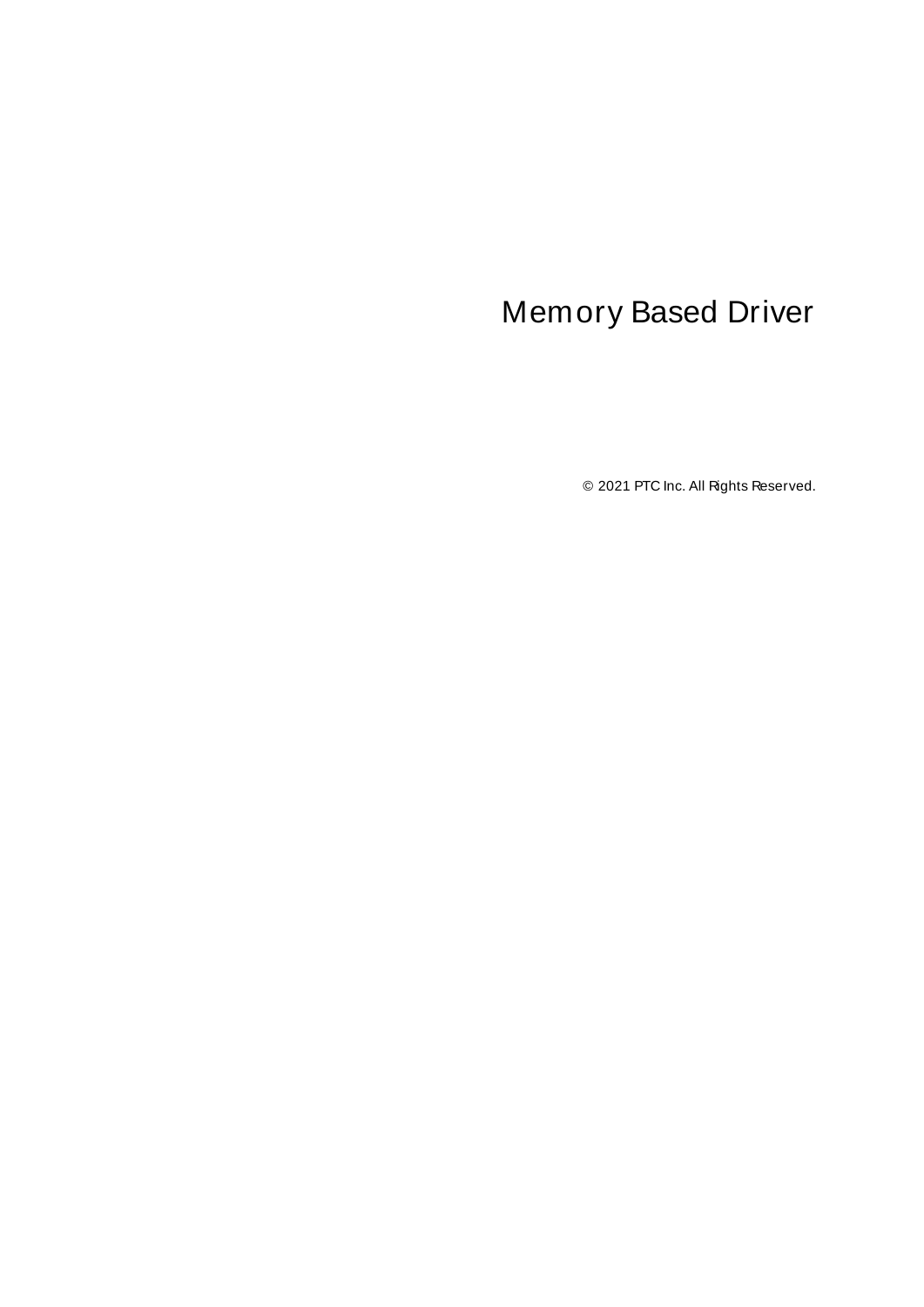# <span id="page-1-0"></span>Table of Contents

| Memory Based Driver manufactured and the Memory and Driver Memory Based Driver manufactured and the Memory 1   |
|----------------------------------------------------------------------------------------------------------------|
|                                                                                                                |
|                                                                                                                |
|                                                                                                                |
|                                                                                                                |
|                                                                                                                |
|                                                                                                                |
|                                                                                                                |
|                                                                                                                |
|                                                                                                                |
|                                                                                                                |
| Data Types Description manufacture and the control of the USA of the USA of the USA of the USA of the USA of t |
|                                                                                                                |
|                                                                                                                |
| Address' <address>' is out of range for the specified device or register  12</address>                         |
|                                                                                                                |
| Array support is not available for the specified address: ' <address>'  12</address>                           |
|                                                                                                                |
|                                                                                                                |
|                                                                                                                |
|                                                                                                                |
| Device address' <address>' is not supported by model '<model name="">'  14</model></address>                   |
|                                                                                                                |
|                                                                                                                |
|                                                                                                                |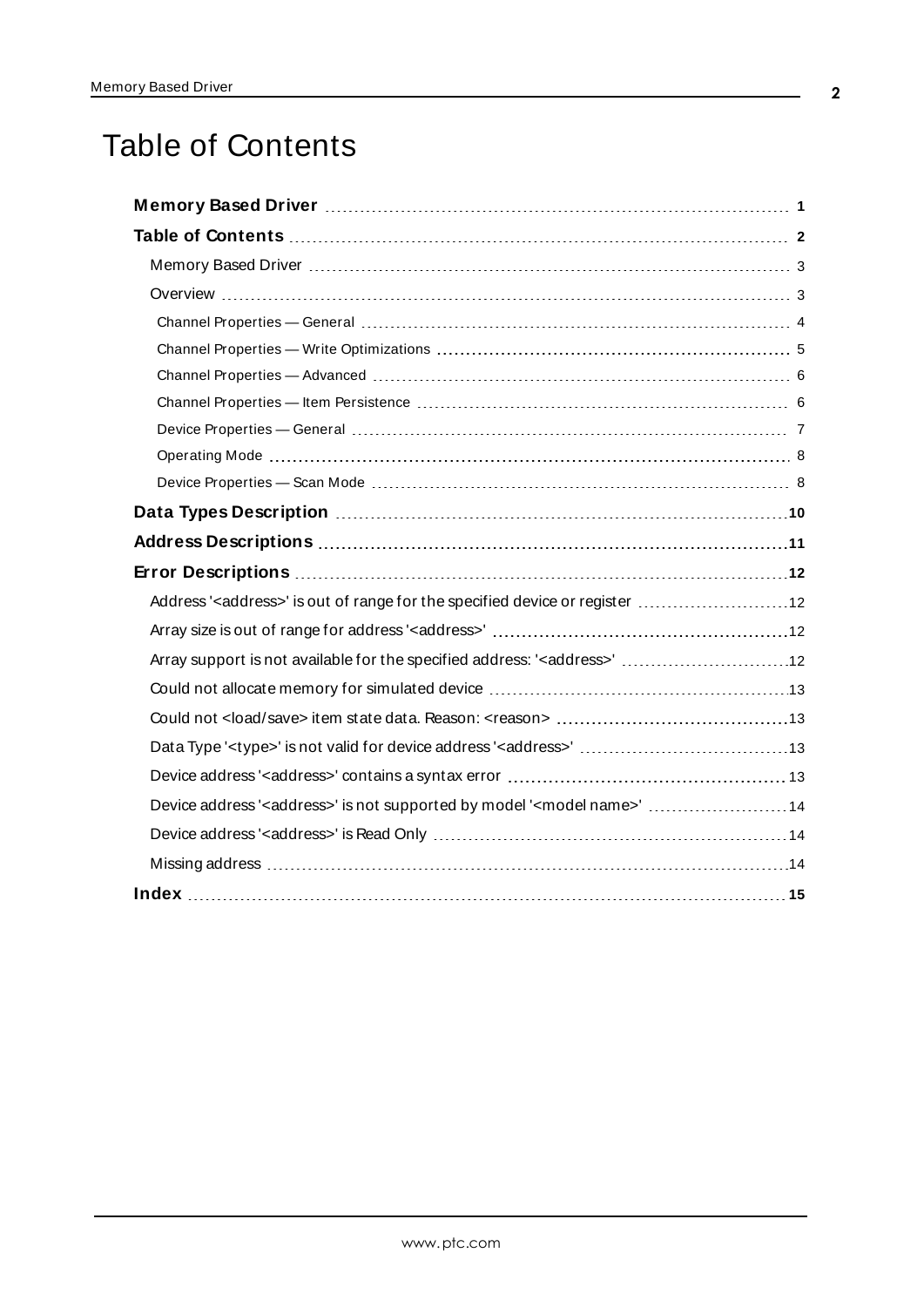## <span id="page-2-0"></span>**Memory Based Driver**

Help version 1.024

#### **CONTENTS**

**[Overview](#page-2-1)** What is the Memory Based Driver?

**[Setup](#page-3-0)** How do I configure this driver?

#### **Data Types [Description](#page-9-0)**

What data types does this driver support?

#### **Address [Descriptions](#page-10-0)**

How do I address a data location with this driver?

#### **Error [Descriptions](#page-11-0)**

<span id="page-2-1"></span>What error messages does this driver produce?

# **Overview**

The Memory Based Driver plugs into the industrial-based communications OPC server and acts as a simulated device, which enables users to retain tag values between server runs. For more information, refer to **[Channel](#page-5-1) Setup**.

#### **Channel and Device Limits**

The maximum number of channels supported by this driver is 100. The maximum number of devices supported by this driver is 999 per channel.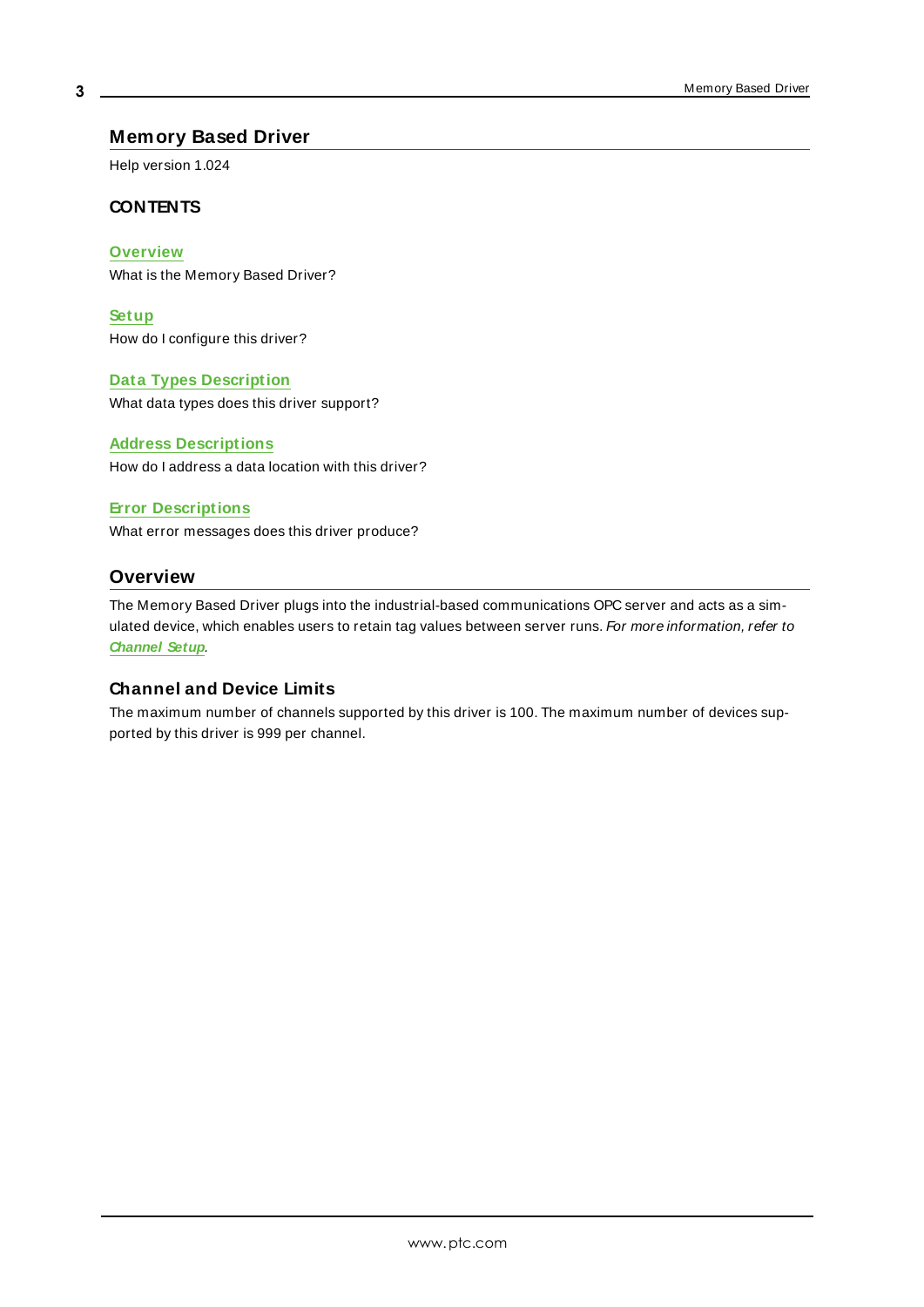### <span id="page-3-0"></span>**Channel Properties — General**

This server supports the use of multiple simultaneous communications drivers. Each protocol or driver used in a server project is called a channel. A server project may consist of many channels with the same communications driver or with unique communications drivers. A channel acts as the basic building block of an OPC link. This group is used to specify general channel properties, such as the identification attributes and operating mode.

| <b>Property Groups</b>                     | <b>Identification</b><br>$\equiv$ |                |
|--------------------------------------------|-----------------------------------|----------------|
| General<br>Write Optimizations<br>Advanced | Name                              |                |
|                                            | Description                       |                |
|                                            | Driver                            |                |
|                                            | Diagnostics<br>$-$                |                |
|                                            | <b>Diagnostics Capture</b>        | <b>Disable</b> |

#### **Identification**

**Name**: Specify the user-defined identity of this channel. In each server project, each channel name must be unique. Although names can be up to 256 characters, some client applications have a limited display window when browsing the OPC server's tag space. The channel name is part of the OPC browser information. The property is required for creating a channel.

For information on reserved characters, refer to "How To... Properly Name a Channel, Device, Tag, and Tag Group" in the server help.

**Description**: Specify user-defined information about this channel.

Many of these properties, including Description, have an associated system tag.

**Driver**: Specify the protocol / driver for this channel. This property specifies the device driver that was selected during channel creation. It is a disabled setting in the channel properties. The property is required for creating a channel.

**Note**: With the server's online full-time operation, these properties can be changed at any time. This includes changing the channel name to prevent clients from registering data with the server. If a client has already acquired an item from the server before the channel name is changed, the items are unaffected. If, after the channel name has been changed, the client application releases the item and attempts to reacquire using the old channel name, the item is not accepted. Changes to the properties should not be made once a large client application has been developed. Utilize proper user role and privilege management to prevent operators from changing properties or accessing server features.

#### **Diagnostics**

**Diagnostics Capture**: When enabled, this option makes the channel's diagnostic information available to OPC applications allows the usage of statistics tags that provide feedback to client applications regarding the operation of the channel. Because the server's diagnostic features require a minimal amount of overhead processing, it is recommended that they be utilized when needed and disabled when not. The default is disabled.

**Note:** This property is not available if the driver does not support diagnostics.

**• For more information, refer to "Communication Diagnostics" and "Statistics Tags" in the server help.**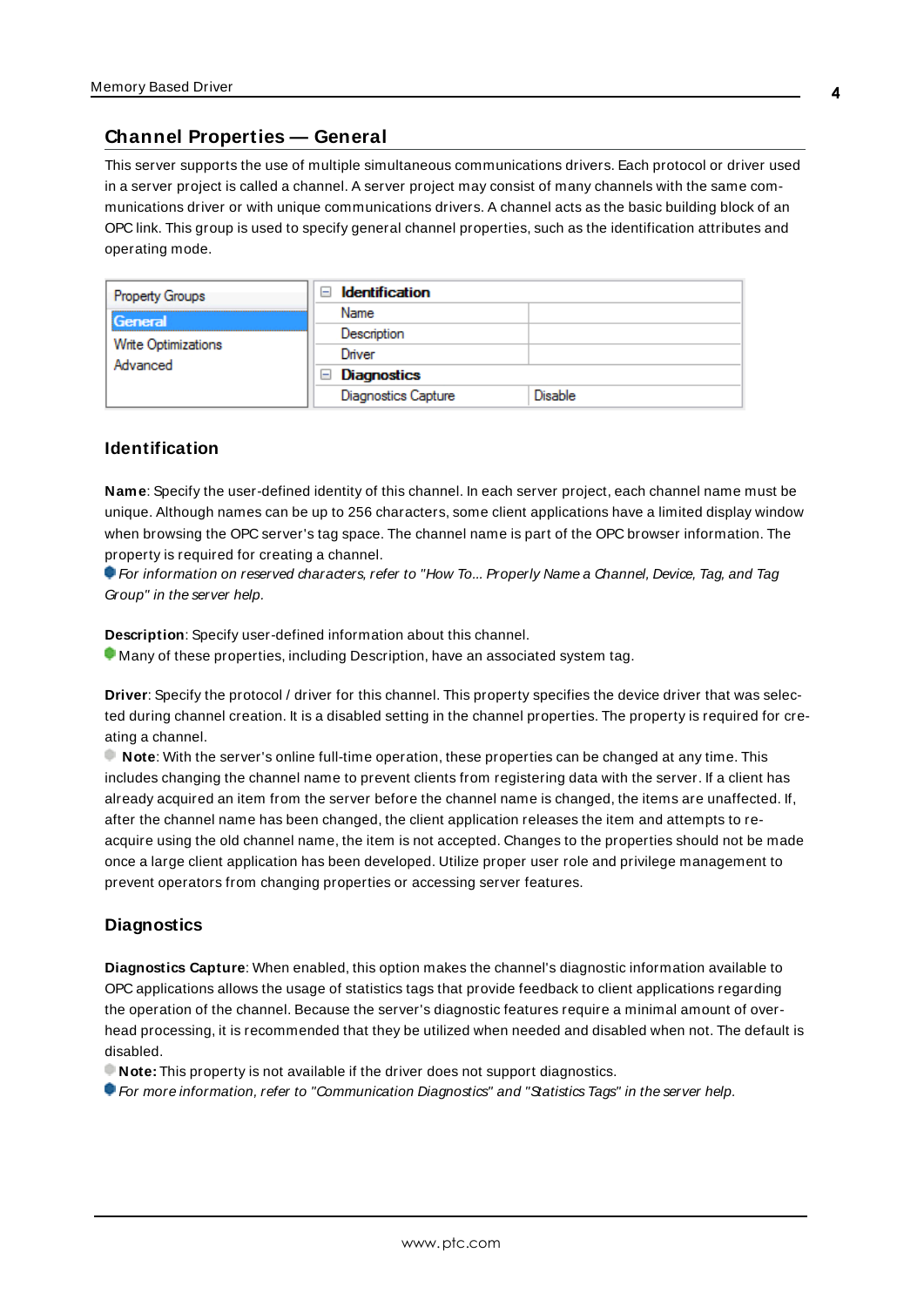# <span id="page-4-0"></span>**Channel Properties — Write Optimizations**

The server must ensure that the data written from the client application gets to the device on time. Given this goal, the server provides optimization properties to meet specific needs or improve application responsiveness.

| <b>Property Groups</b>     | $\Box$ Write Optimizations |                                      |  |
|----------------------------|----------------------------|--------------------------------------|--|
| General                    | <b>Optimization Method</b> | Write Only Latest Value for All Tags |  |
|                            | Duty Cycle                 |                                      |  |
| <b>Write Optimizations</b> |                            |                                      |  |

# **Write Optimizations**

**Optimization Method**: Controls how write data is passed to the underlying communications driver. The options are:

- <sup>l</sup> **Write All Values for All Tags**: This option forces the server to attempt to write every value to the controller. In this mode, the server continues to gather write requests and add them to the server's internal write queue. The server processes the write queue and attempts to empty it by writing data to the device as quickly as possible. This mode ensures that everything written from the client applications is sent to the target device. This mode should be selected if the write operation order or the write item's content must uniquely be seen at the target device.
- <sup>l</sup> **Write Only Latest Value for Non-Boolean Tags**: Many consecutive writes to the same value can accumulate in the write queue due to the time required to actually send the data to the device. If the server updates a write value that has already been placed in the write queue, far fewer writes are needed to reach the same final output value. In this way, no extra writes accumulate in the server's queue. When the user stops moving the slide switch, the value in the device is at the correct value at virtually the same time. As the mode states, any value that is not a Boolean value is updated in the server's internal write queue and sent to the device at the next possible opportunity. This can greatly improve the application performance.

**Note**: This option does not attempt to optimize writes to Boolean values. It allows users to optimize the operation of HMI data without causing problems with Boolean operations, such as a momentary push button.

**.** Write Only Latest Value for All Tags: This option takes the theory behind the second optimization mode and applies it to all tags. It is especially useful if the application only needs to send the latest value to the device. This mode optimizes all writes by updating the tags currently in the write queue before they are sent. This is the default mode.

**Duty Cycle**: is used to control the ratio of write to read operations. The ratio is always based on one read for every one to ten writes. The duty cycle is set to ten by default, meaning that ten writes occur for each read operation. Although the application is performing a large number of continuous writes, it must be ensured that read data is still given time to process. A setting of one results in one read operation for every write operation. If there are no write operations to perform, reads are processed continuously. This allows optimization for applications with continuous writes versus a more balanced back and forth data flow. **Note**: It is recommended that the application be characterized for compatibility with the write optimization enhancements before being used in a production environment.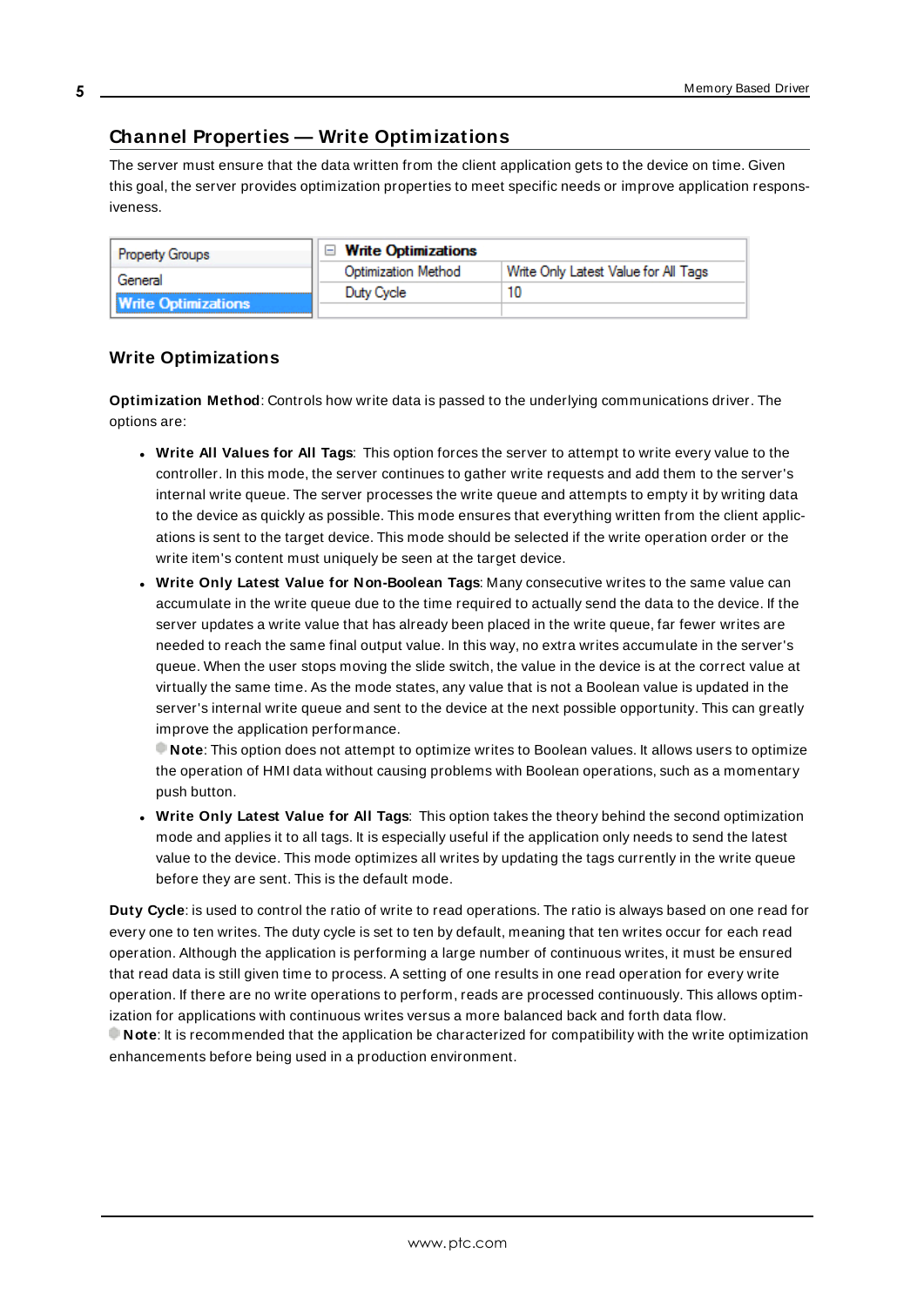# <span id="page-5-0"></span>**Channel Properties — Advanced**

This group is used to specify advanced channel properties. Not all drivers support all properties; so the Advanced group does not appear for those devices.

| <b>Property Groups</b>     | $\Box$ Non-Normalized Float Handling |                   |
|----------------------------|--------------------------------------|-------------------|
| General                    | <b>Floating-Point Values</b>         | Replace with Zero |
| <b>Write Optimizations</b> | Inter-Device Delay                   |                   |
| Advanced                   | Inter-Device Delay (ms)              |                   |
|                            |                                      |                   |

**Non-Normalized Float Handling**: A non-normalized value is defined as Infinity, Not-a-Number (NaN), or as a Denormalized Number. The default is Replace with Zero. Drivers that have native float handling may default to Unmodified. Non-normalized float handling allows users to specify how a driver handles non-normalized IEEE-754 floating point data. Descriptions of the options are as follows:

- <sup>l</sup> **Replace with Zero**: This option allows a driver to replace non-normalized IEEE-754 floating point values with zero before being transferred to clients.
- <sup>l</sup> **Unmodified**: This option allows a driver to transfer IEEE-754 denormalized, normalized, non-number, and infinity values to clients without any conversion or changes.

**Note:** This property is not available if the driver does not support floating-point values or if it only supports the option that is displayed. According to the channel's float normalization setting, only real-time driver tags (such as values and arrays) are subject to float normalization. For example, EFM data is not affected by this setting.

**For more information on the floating-point values, refer to "How To ... Work with Non-Normalized Floating-**Point Values" in the server help.

**Inter-Device Delay**: Specify the amount of time the communications channel waits to send new requests to the next device after data is received from the current device on the same channel. Zero (0) disables the delay.

<span id="page-5-1"></span>**Note:** This property is not available for all drivers, models, and dependent settings.

#### **Channel Properties — Item Persistence**

The Memory Based Driver enables users to retain tag values between server runs.

| Property Groups         | $\Box$ Item Persistence |                                                                            |  |  |
|-------------------------|-------------------------|----------------------------------------------------------------------------|--|--|
| General                 | <b>Item Persistence</b> | Disable                                                                    |  |  |
| Write Optimizations     |                         | Item Persistence Data File   C:\ProgramData\\Memory Based\Memory Based.dat |  |  |
| Advanced                |                         |                                                                            |  |  |
| <b>Item Persistence</b> |                         |                                                                            |  |  |

**Item Persistence**: Select Enable to activate item persistence. When enabled, all D register addresses and string values for all devices on the channel are saved upon server shutdown. The values are restored the next time the OPC server project is opened. The default is disabled.

**Item Persistence Data File**: Specify the data file's name and fully-qualified path. This data file (\* .dat) stores the address values.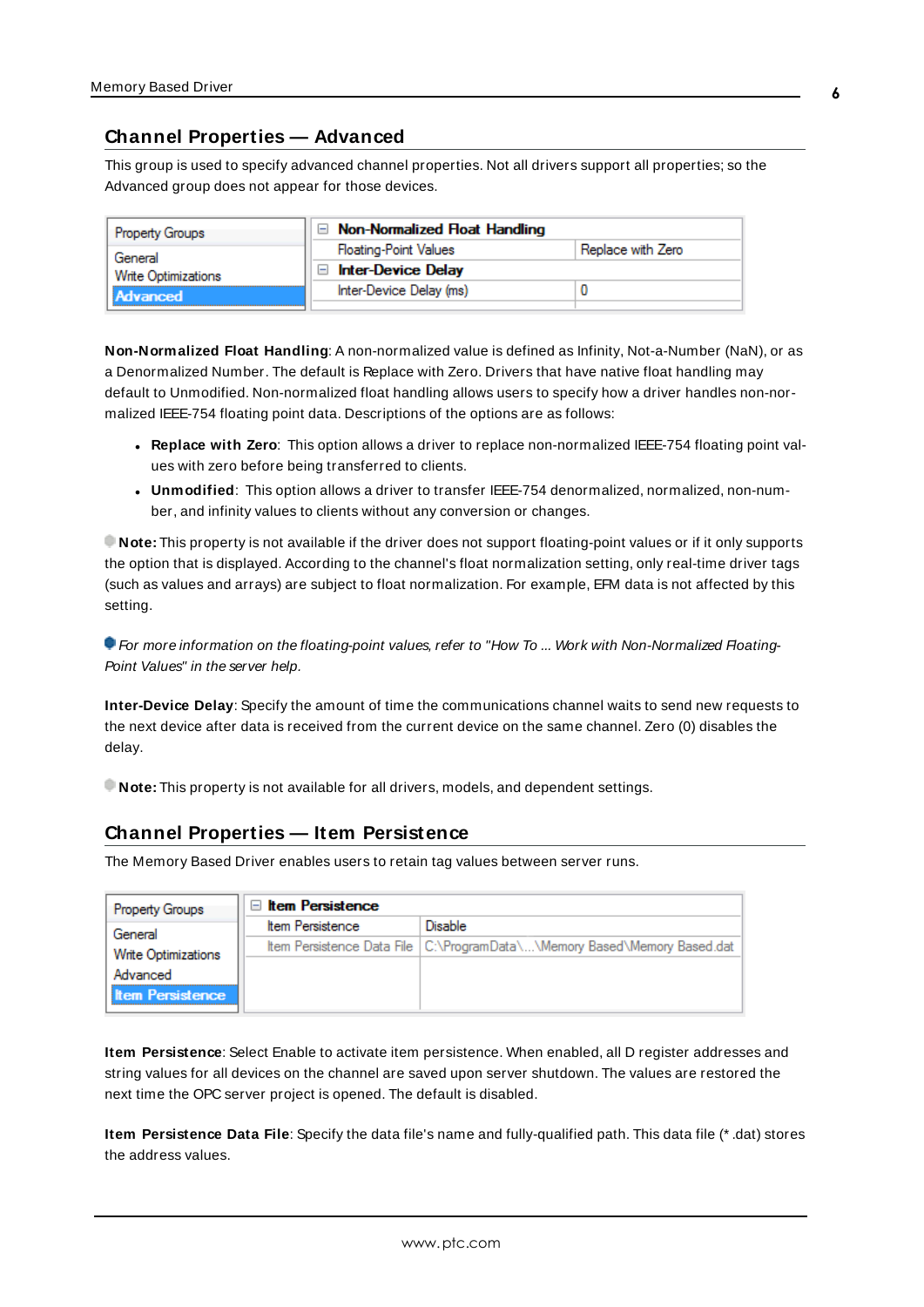**Note**: OPC server projects containing more than one channel must have a unique file name for each.

**Important**: If there is an error in restoring persistent data when an OPC server project is reopened, all data in the driver's registers are cleared and a message posted to the server event log.

# <span id="page-6-0"></span>**Device Properties — General**

A device represents a single target on a communications channel. If the driver supports multiple controllers, users must enter a device ID for each controller.

| Property Groups | <b>Identification</b><br>$=$ |         |  |
|-----------------|------------------------------|---------|--|
| General         | Name                         |         |  |
| Scan Mode       | Description                  |         |  |
|                 | Channel Assignment           |         |  |
|                 | Driver                       |         |  |
|                 | Model                        |         |  |
|                 | <b>ID</b> Format             | Decimal |  |
|                 | ID                           |         |  |

#### <span id="page-6-4"></span>**Identification**

**Name**: Specify the name of the device. It is a logical user-defined name that can be up to 256 characters long and may be used on multiple channels.

**Note**: Although descriptive names are generally a good idea, some OPC client applications may have a limited display window when browsing the OPC server's tag space. The device name and channel name become part of the browse tree information as well. Within an OPC client, the combination of channel name and device name would appear as "ChannelName.DeviceName".

**F** For more information, refer to "How To... Properly Name a Channel, Device, Tag, and Tag Group" in server help.

**Description**: Specify the user-defined information about this device.

<span id="page-6-1"></span>**Many of these properties, including Description, have an associated system tag.** 

<span id="page-6-2"></span>**Channel Assignment**: Specify the user-defined name of the channel to which this device currently belongs.

<span id="page-6-3"></span>**Driver**: Selected protocol driver for this device.

**Model**: Specify the type of device that is associated with this ID. The contents of the drop-down menu depend on the type of communications driver being used. Models that are not supported by a driver are disabled. If the communications driver supports multiple device models, the model selection can only be changed when there are no client applications connected to the device.

**Note:** If the communication driver supports multiple models, users should try to match the model selection to the physical device. If the device is not represented in the drop-down menu, select a model that conforms closest to the target device. Some drivers support a model selection called "Open," which allows users to communicate without knowing the specific details of the target device. For more information, refer to the driver help documentation.

**ID**: Specify the device's driver-specific station or node. The type of ID entered depends on the communications driver being used. For many communication drivers, the ID is a numeric value. Drivers that support a Numeric ID provide users with the option to enter a numeric value whose format can be changed to

**7**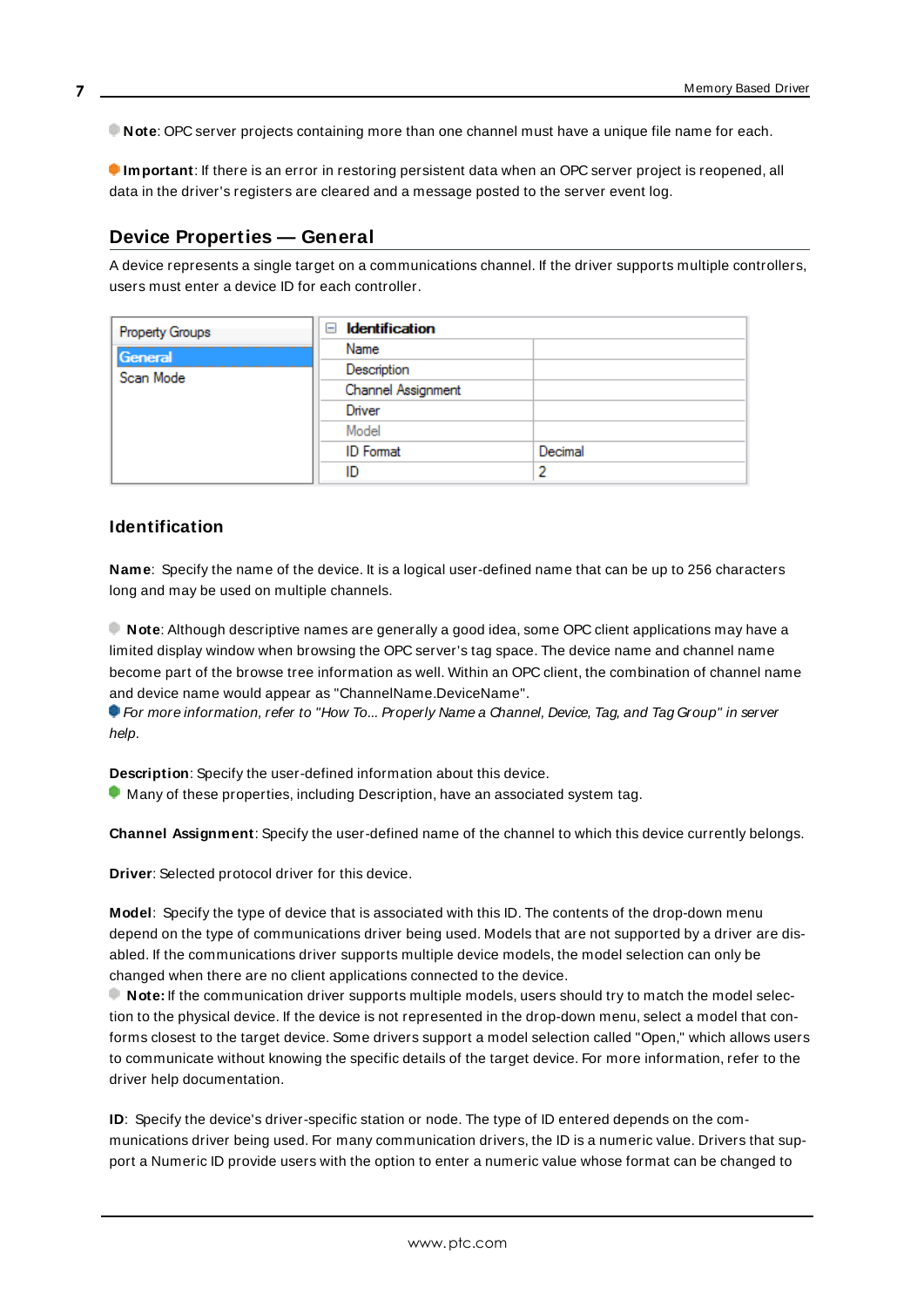<span id="page-7-3"></span>suit the needs of the application or the characteristics of the selected communications driver. The format is set by the driver by default. Options include Decimal, Octal, and Hexadecimal.

**Note**: If the driver is Ethernet-based or supports an unconventional station or node name, the device's TCP/IPaddress may be used as the device ID. TCP/IPaddresses consist of four values that are separated by periods, with each value in the range of 0 to 255. Some device IDs are string based. There may be additional properties to configure within the ID field, depending on the driver. For more information, refer to the driver's help documentation.

# <span id="page-7-0"></span>**Operating Mode**

| <b>Property Groups</b>      | <b>Identification</b> |        |
|-----------------------------|-----------------------|--------|
| <b>General</b><br>Scan Mode | <b>Operating Mode</b> |        |
|                             | Data Collection       | Enable |
|                             | Simulated             | No     |

<span id="page-7-2"></span>**Data Collection**: This property controls the device's active state. Although device communications are enabled by default, this property can be used to disable a physical device. Communications are not attempted when a device is disabled. From a client standpoint, the data is marked as invalid and write operations are not accepted. This property can be changed at any time through this property or the device system tags.

<span id="page-7-5"></span>**Simulated**: Place the device into or out of Simulation Mode. In this mode, the driver does not attempt to communicate with the physical device, but the server continues to return valid OPC data. Simulated stops physical communications with the device, but allows OPC data to be returned to the OPC client as valid data. While in Simulation Mode, the server treats all device data as reflective: whatever is written to the simulated device is read back and each OPC item is treated individually. The item's memory map is based on the group Update Rate. The data is not saved if the server removes the item (such as when the server is reinitialized). The default is No.

**Notes:**

- 1. This System tag (\_Simulated) is read only and cannot be written to for runtime protection. The System tag allows this property to be monitored from the client.
- 2. In Simulation mode, the item's memory map is based on client update rate(s) (Group Update Rate for OPC clients or Scan Rate for native and DDEinterfaces). This means that two clients that reference the same item with different update rates return different data.

 Simulation Mode is for test and simulation purposes only. It should never be used in a production environment.

# <span id="page-7-1"></span>**Device Properties — Scan Mode**

The Scan Mode specifies the subscribed-client requested scan rate for tags that require device communications. Synchronous and asynchronous device reads and writes are processed as soon as possible; unaffected by the Scan Mode properties.

| <b>Property Groups</b> | ⊟ Scan Mode                |                                       |  |
|------------------------|----------------------------|---------------------------------------|--|
| General                | Scan Mode                  | Respect Client-Specified Scan Rate  - |  |
| Scan Mode              | Initial Updates from Cache | Disable                               |  |
|                        |                            |                                       |  |

<span id="page-7-4"></span>**Scan Mode**: Specify how tags in the device are scanned for updates sent to subscribing clients. Descriptions of the options are: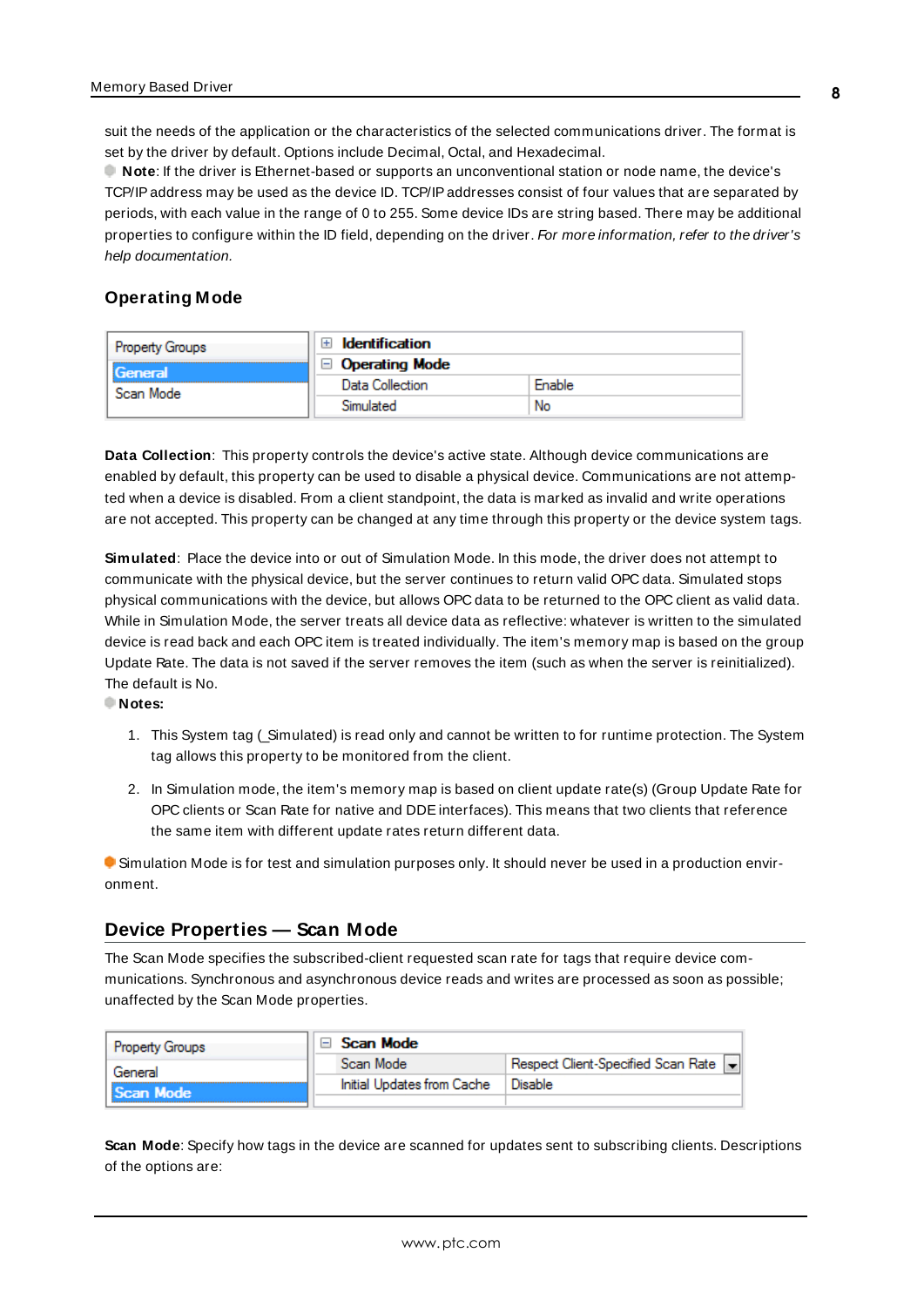- <sup>l</sup> **Respect Client-Specified Scan Rate**: This mode uses the scan rate requested by the client.
- <sup>l</sup> **Request Data No Faster than Scan Rate**: This mode specifies the value set as the maximum scan rate. The valid range is 10 to 99999990 milliseconds. The default is 1000 milliseconds. **Note**: When the server has an active client and items for the device and the scan rate value is increased, the changes take effect immediately. When the scan rate value is decreased, the changes do not take effect until all client applications have been disconnected.
- <sup>l</sup> **Request All Data at Scan Rate**: This mode forces tags to be scanned at the specified rate for subscribed clients. The valid range is 10 to 99999990 milliseconds. The default is 1000 milliseconds.
- <span id="page-8-0"></span><sup>l</sup> **Do Not Scan, Demand Poll Only**: This mode does not periodically poll tags that belong to the device nor perform a read to get an item's initial value once it becomes active. It is the OPC client's responsibility to poll for updates, either by writing to the \_DemandPoll tag or by issuing explicit device reads for individual items. For more information, refer to "Device Demand Poll" in server help.
- <span id="page-8-2"></span><sup>l</sup> **Respect Tag-Specified Scan Rate**: This mode forces static tags to be scanned at the rate specified in their static configuration tag properties. Dynamic tags are scanned at the client-specified scan rate.

<span id="page-8-1"></span>**Initial Updates from Cache**: When enabled, this option allows the server to provide the first updates for newly activated tag references from stored (cached) data. Cache updates can only be provided when the new item reference shares the same address, scan rate, data type, client access, and scaling properties. A device read is used for the initial update for the first client reference only. The default is disabled; any time a client activates a tag reference the server attempts to read the initial value from the device.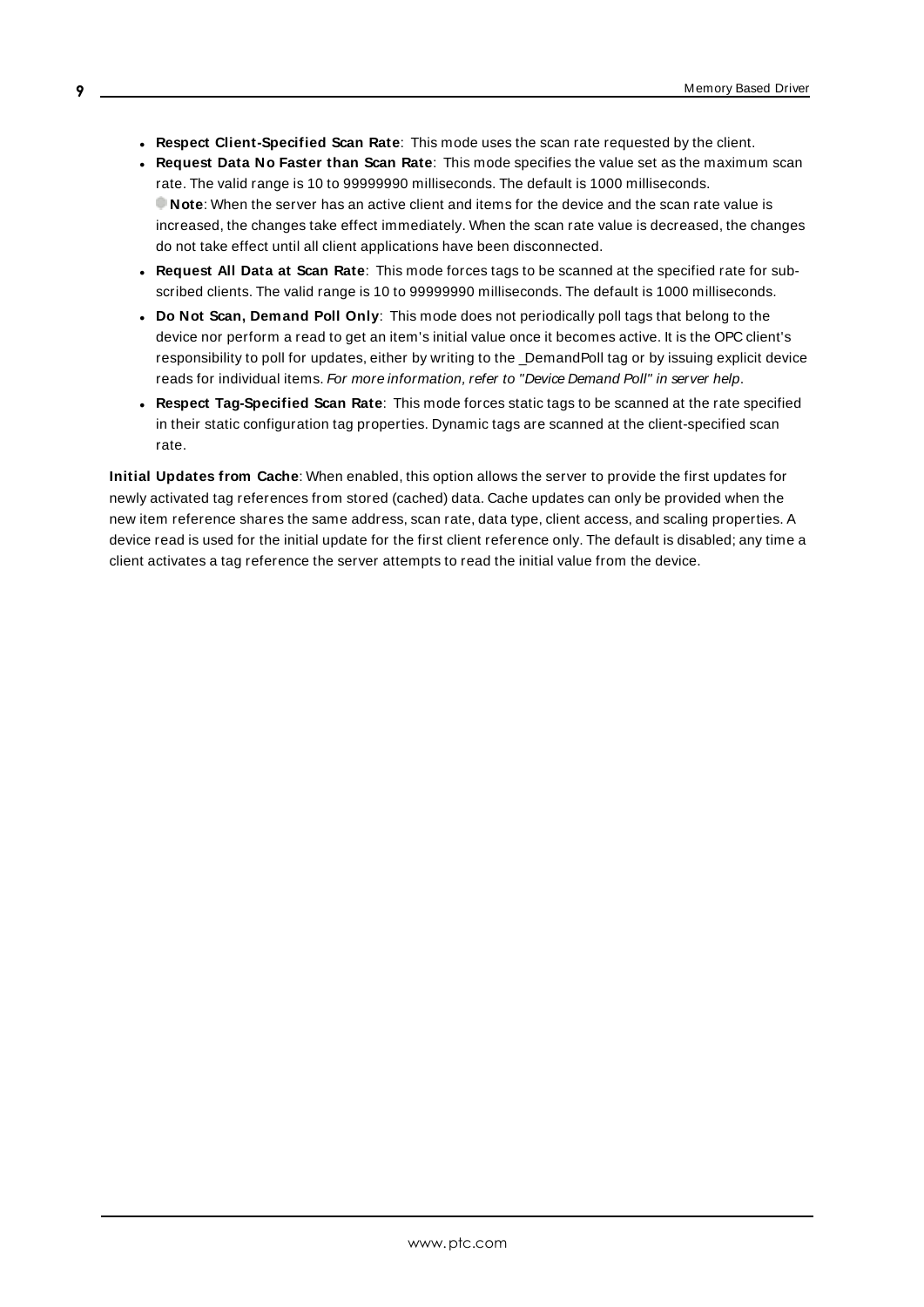# <span id="page-9-0"></span>**Data Types Description**

| Data Type    | <b>Description</b>                                                                              |
|--------------|-------------------------------------------------------------------------------------------------|
| Boolean      | Single bit                                                                                      |
| <b>Byte</b>  | Unsigned 8-bit                                                                                  |
| Word         | Unsigned 16-bit value<br>bit 0 is the low bit<br>bit 15 is the high bit                         |
| Short        | Signed 16-bit value<br>bit 0 is the low bit<br>bit 14 is the high bit<br>bit 15 is the sign bit |
| <b>DWord</b> | Unsigned 32-bit value<br>bit 0 is the low bit<br>bit 31 is the high bit                         |
| Long         | Signed 32-bit value<br>bit 0 is the low bit<br>bit 30 is the high bit<br>bit 31 is the sign bit |
| String       | Null-terminated ASCII string                                                                    |
| Double*      | 64-bit floating point value                                                                     |
| Float*       | 32-bit floating point value                                                                     |

\* The descriptions assume the default setting; that is, first DWord low data handling of 64 bit data types and first word low data handling of 32-bit data types.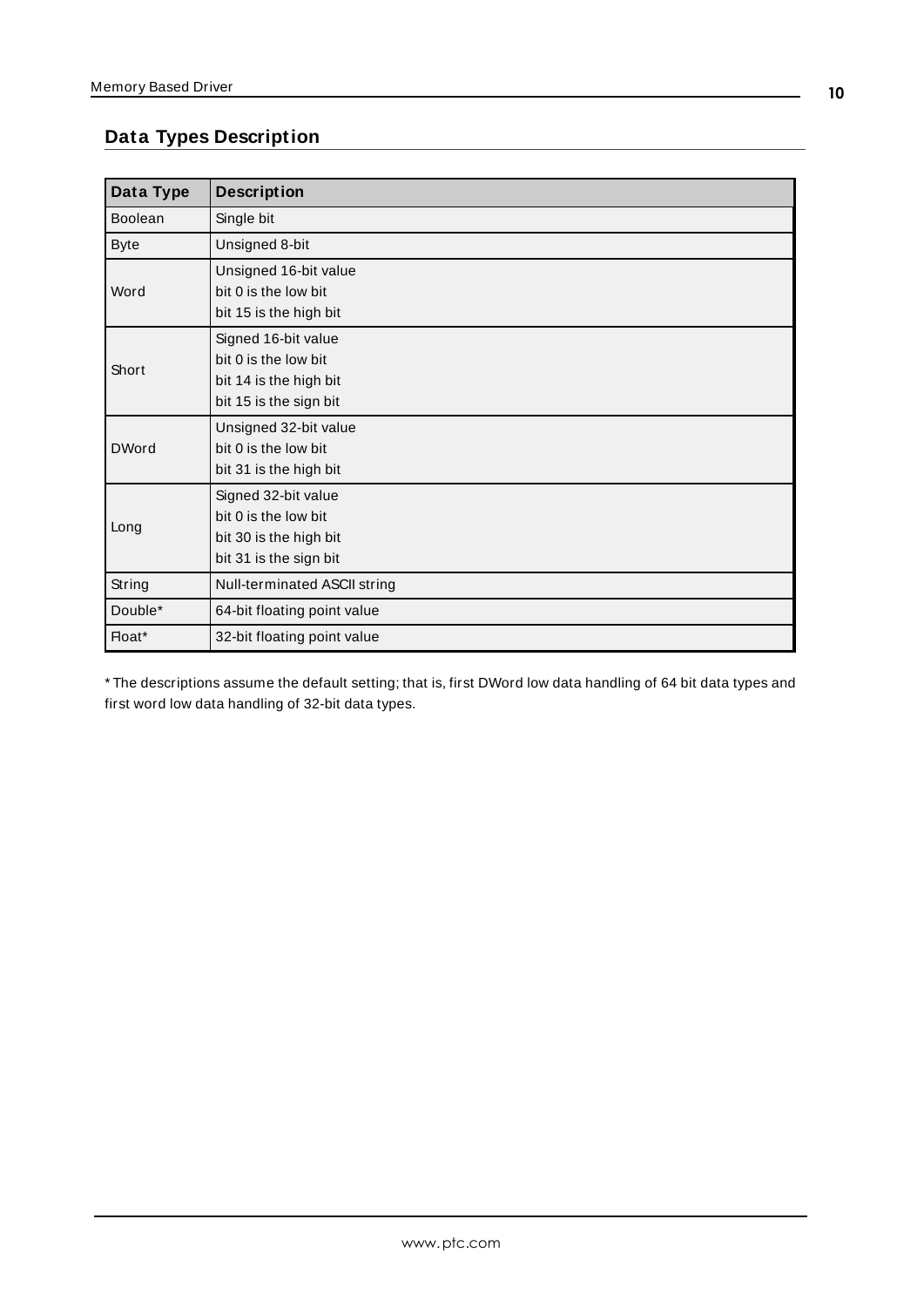# <span id="page-10-0"></span>**Address Descriptions**

The address specified must allow for the data type's full size. This means that users cannot write past the end of the data range. Furthermore, all data types (except Boolean and String) support arrays by appending the [r] or [r][c] notation to the address. The default data types are shown in **bold**.

| <b>Device Type</b> | Range           | Data Type                | <b>Access</b> |
|--------------------|-----------------|--------------------------|---------------|
|                    | D0000-D9999     | Byte, Char               |               |
|                    | D0000-D9998     | BCD, Short, Word         |               |
| Constants          | D0000-D9996     | DWORD, Float, LBCD, Long | Read/Write    |
|                    | D0000-D9992     | Double                   |               |
|                    | D0000.0-D9999.7 | <b>Boolean</b>           |               |
| <b>Strings</b>     | S000-S999       | String                   | Read/Write    |

**Note**: This is a byte-based driver. Each register is one byte. For example, if users were to read a single word starting at address D0, the word would consist of addresses D0 and D1.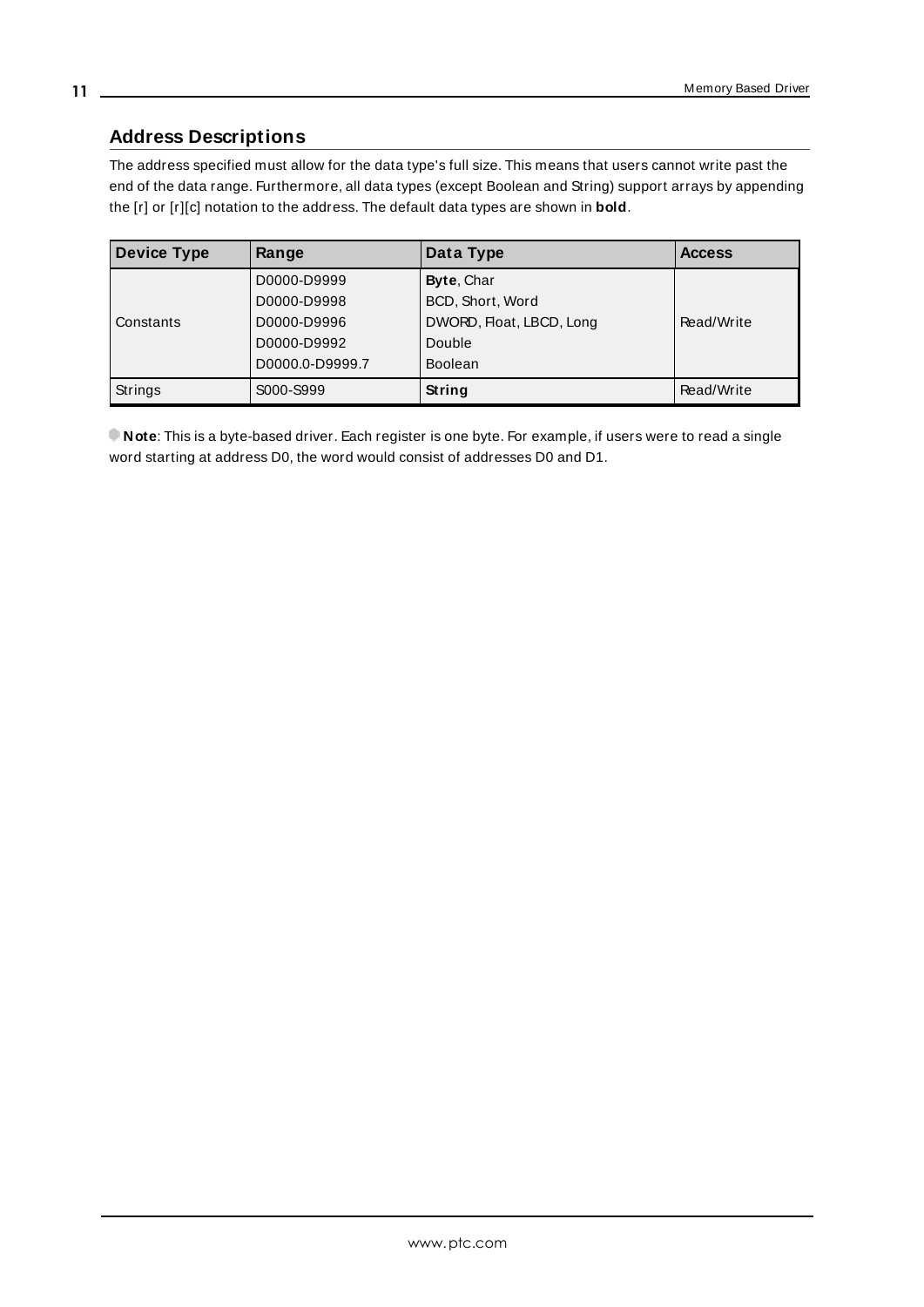# <span id="page-11-0"></span>**Error Descriptions**

The following error/warning messages may be generated. The messages are listed here in alphabetical order.

**Address ['<address>'](#page-11-1) is out of range for the specified device or register Array size is out of range for address ['<address>'](#page-11-2) Array support is not available for the specified address: ['<address>'](#page-11-3) Could not allocate memory for [simulated](#page-12-0) device Could not [<load/ save>](#page-12-1) item state data. Reason: <reason> Data type '<type>' is not valid for device address ['<address>'](#page-12-2) Device address ['<address>'](#page-12-3) contains a syntax error Device address ['<address>'](#page-13-0) is not supported by model '<model name>' Device address ['<address>'](#page-13-1) is read only [M issing](#page-13-2) address**

# <span id="page-11-1"></span>**Address '<address>' is out of range for the specified device or register**

#### **Error Type:**

Warning

#### **Possible Cause:**

A tag address that has been specified statically references a location that is beyond the range of supported locations for the device.

#### **Solution:**

<span id="page-11-2"></span>Verify that the address is correct; if it is not, re-enter it in the client application.

# **Array size is out of range for address '<address>'**

#### **Error Type:**

Warning

#### **Possible Cause:**

A tag address that has been specified statically is requesting an array size that is too large for the address type or block size of the driver.

#### **Solution:**

Re-enter the address in the client application to specify a smaller value for the array or a different starting point.

# <span id="page-11-3"></span>**Array support is not available for the specified address: '<address>'**

#### **Error Type:**

Warning

#### **Possible Cause:**

A tag address that has been specified statically contains an array reference for an address type that doesn't support arrays.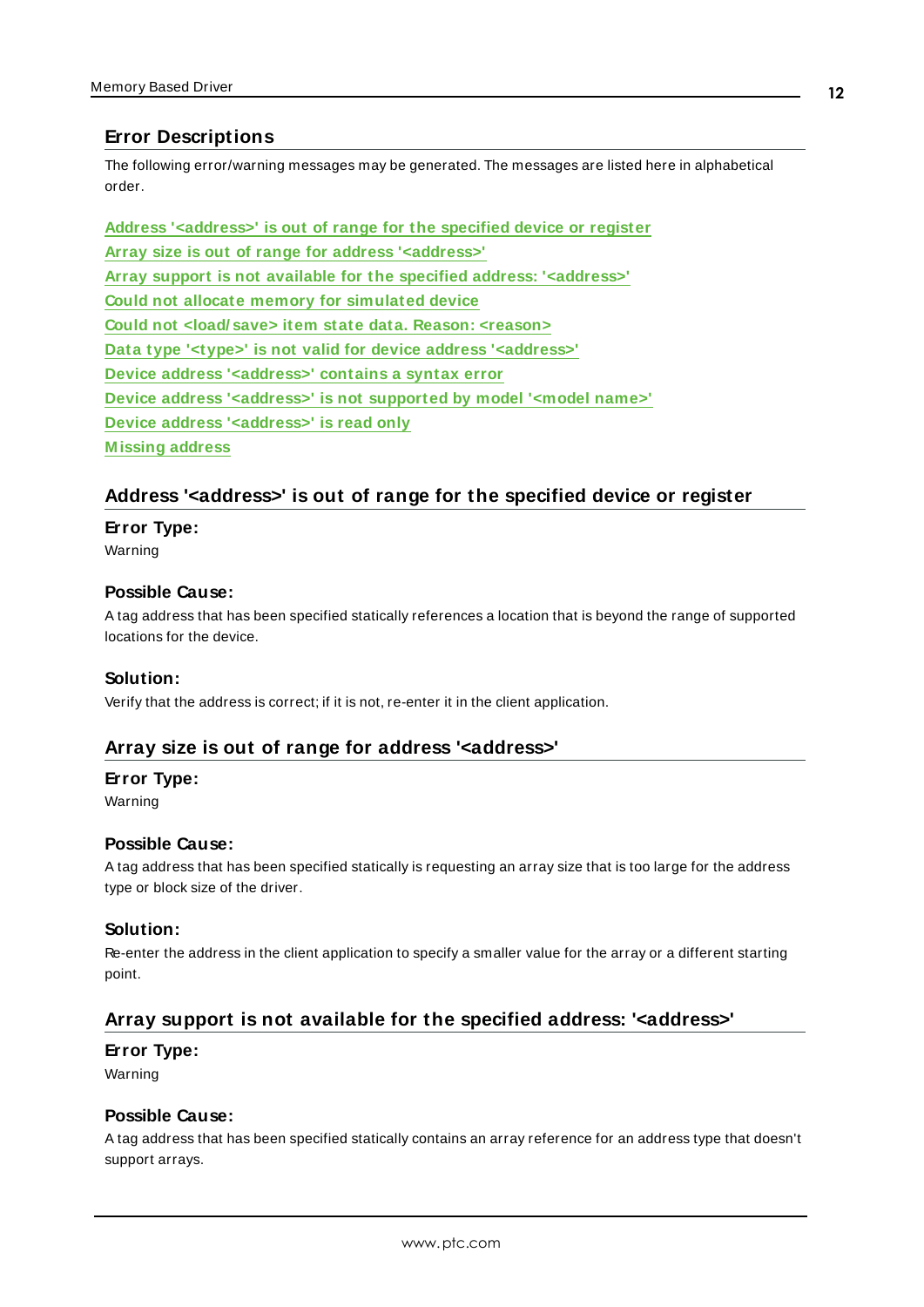#### **Solution:**

<span id="page-12-0"></span>Re-enter the address in the client application to remove the array reference or correct the address type.

# **Could not allocate memory for simulated device**

#### **Error Type:**

Warning

### **Possible Cause:**

The driver could not acquire memory resources needed for simulated device.

#### **Solution:**

- 1. Close any unneeded applications.
- 2. Increase the computer's physical or virtual memory.

# <span id="page-12-1"></span>**Could not <load/ save> item state data. Reason: <reason>**

#### **Error Type:**

Warning

#### **Possible Cause:**

The driver could not load or save item state data for the specified reason. Possible reasons may include corrupt data files, inadequate disk space, invalid drive in path, or deleted or renamed data files.

#### **Solution:**

Solution depends on the reason given in the error message.

#### **Note:**

<span id="page-12-2"></span>Previous state data will be lost in the case of file corruption or deletion.

# **Data Type '<type>' is not valid for device address '<address>'**

#### **Error Type:**

Warning

#### **Possible Cause:**

A tag address that has been specified statically has been assigned an invalid data type.

#### **Solution:**

<span id="page-12-3"></span>Modify the requested data type in the client application.

# **Device address '<address>' contains a syntax error**

#### **Error Type:** Warning

## **Possible Cause:**

A tag address that has been specified statically contains one or more invalid characters.

#### **13**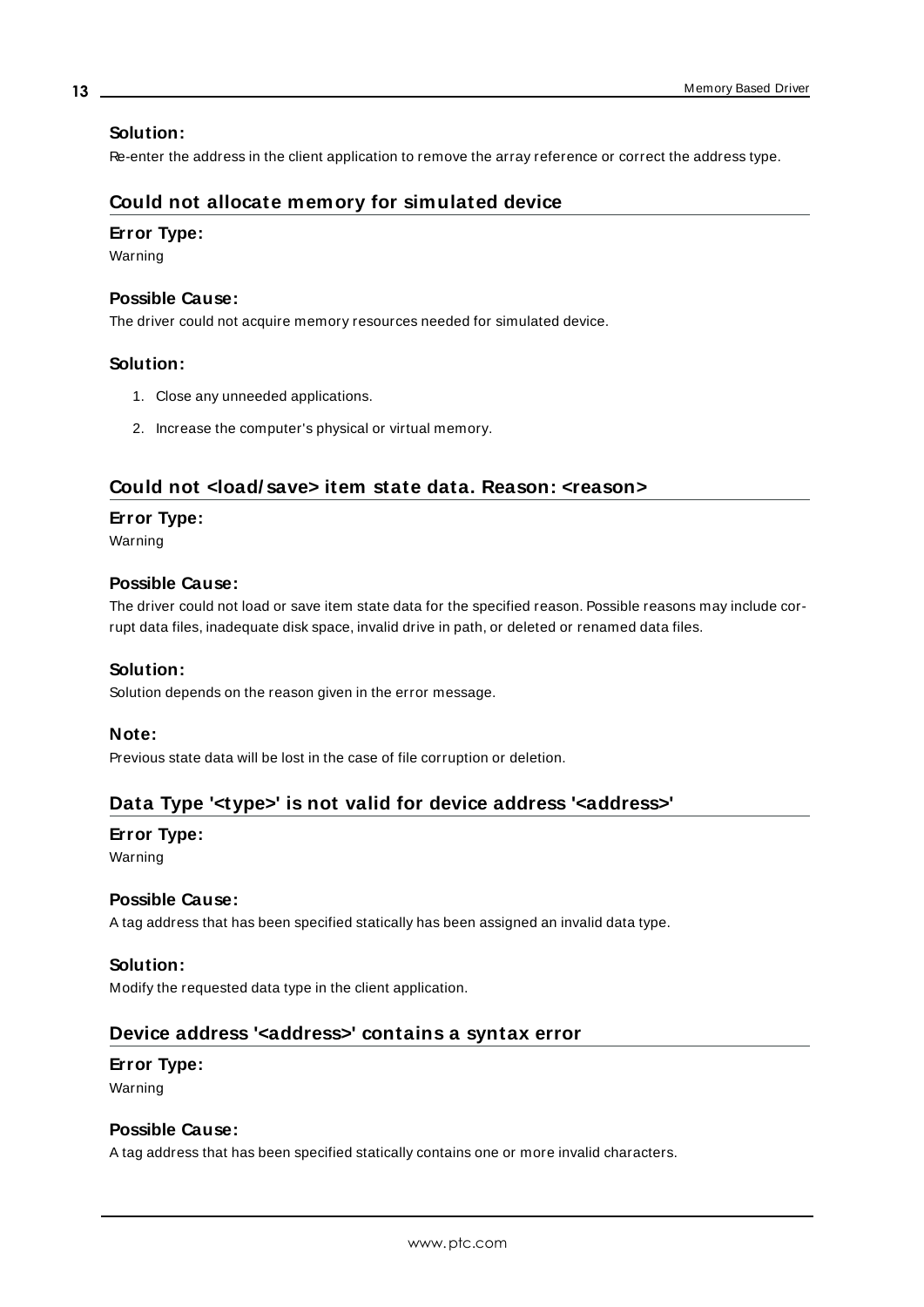# **Solution:**

<span id="page-13-0"></span>Re-enter the address in the client application.

# **Device address '<address>' is not supported by model '<model name>'**

#### **Error Type:**

Warning

# **Possible Cause:**

A tag address that has been specified statically references a location that is valid for the communications protocol but not supported by the target device.

### **Solution:**

<span id="page-13-1"></span>Verify that the address is correct; if it is not, re-enter it in the client application.

# **Device address '<address>' is Read Only**

### **Error Type:**

Warning

### **Possible Cause:**

A tag address that has been specified statically has a requested access mode that is not compatible with what the device supports for that address.

### **Solution:**

<span id="page-13-2"></span>Change the access mode in the client application.

# **Missing address**

**Error Type:** Warning

#### **Possible Cause:**

A tag address that has been specified statically has no length.

#### **Solution:**

Re-enter the address in the client application.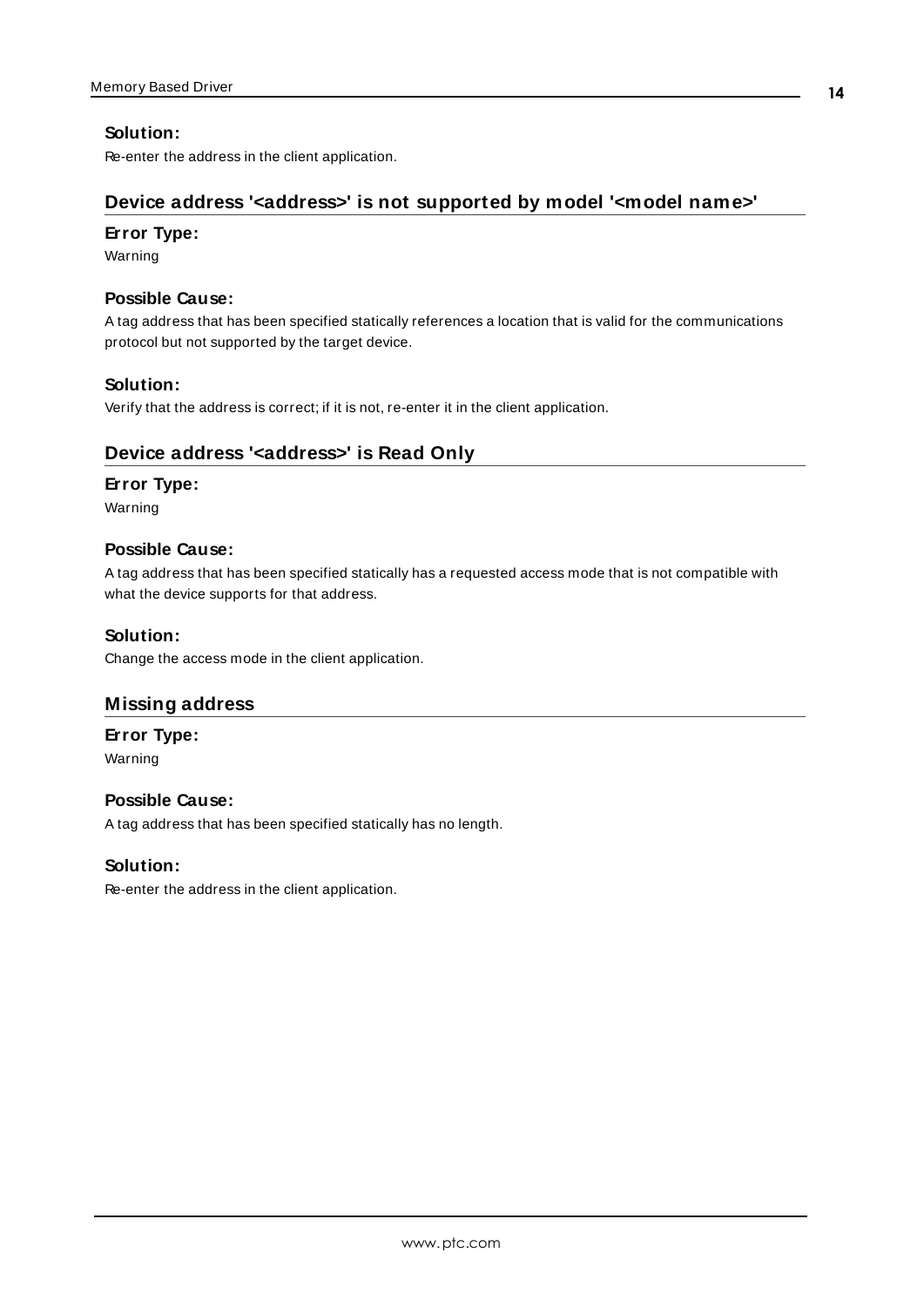# <span id="page-14-0"></span>Index

# **A**

Address '<address>' is out of range for the specified device or register [12](#page-11-1) Address Descriptions [11](#page-10-0) Advanced Channel Properties [6](#page-5-1) Array size is out of range for address '<address>' [12](#page-11-2) Array support is not available for the specified address: '< address>' [12](#page-11-3)

# **C**

Channel Assignment [7](#page-6-1) Could not <load/save> item state data. Reason: <reason> [13](#page-12-1) Could not allocate memory for simulated device [13](#page-12-0)

# **D**

Data Collection [8](#page-7-2) Data Type '<type>' is not valid for device address '<address>' [13](#page-12-2) Data Types Description [10](#page-9-0) Device address '< address>' contains a syntax error [13](#page-12-3) Device address '<address>' is not supported by model '<model name>' [14](#page-13-0) Device address '<address>' is Read Only [14](#page-13-1) Do Not Scan, Demand Poll Only [9](#page-8-0) Driver [7](#page-6-2)

# **E**

Error Descriptions [12](#page-11-0)

# **G**

General [7](#page-6-0)